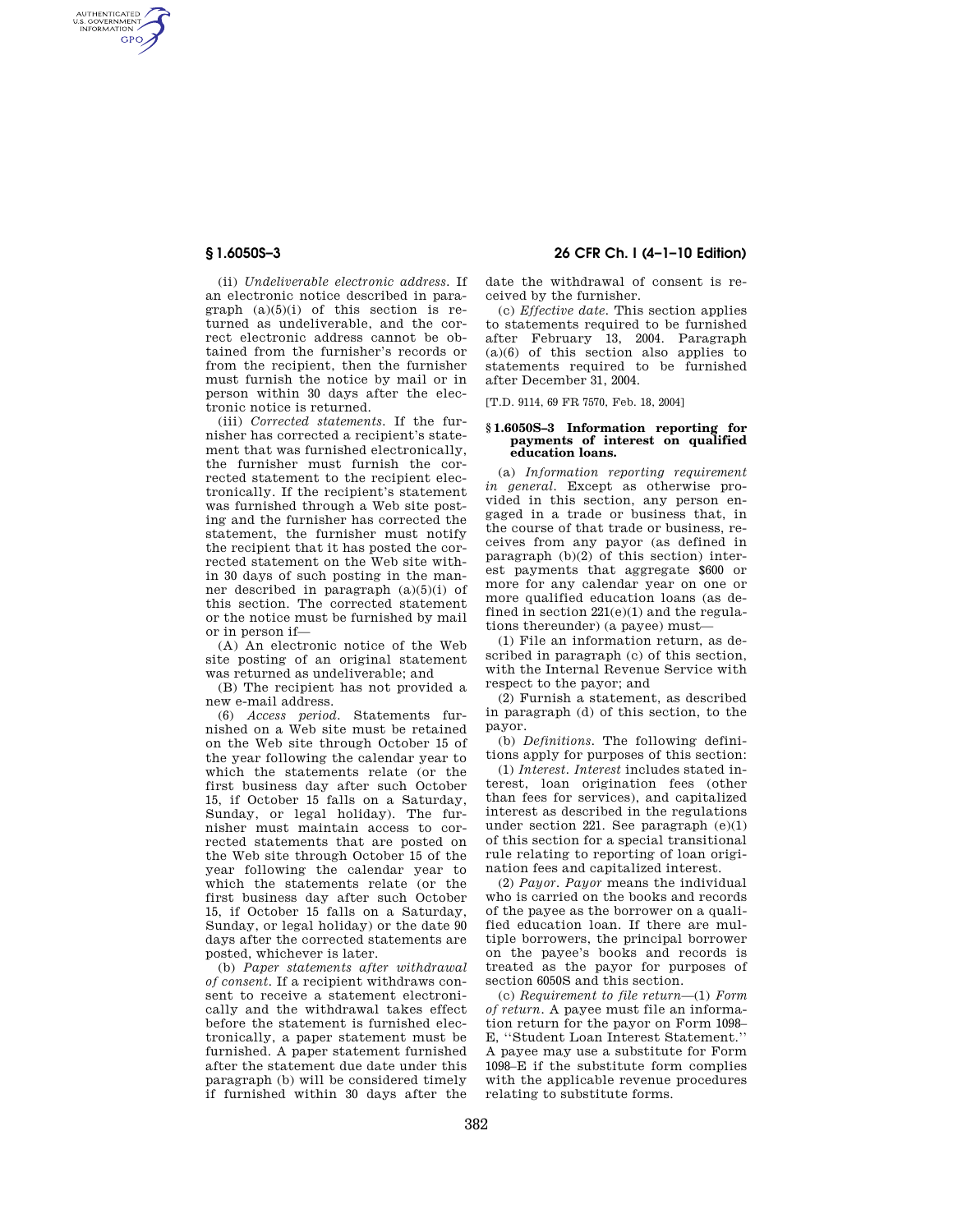## **Internal Revenue Service, Treasury § 1.6050S–3**

(2) *Information included on return.* A payee must include on Form 1098–E—

(i) The name, address, and taxpayer identification number (TIN) (as defined in section 7701(a)(41)) of the payee;

(ii) The name, address, and TIN of the payor;

(iii) The aggregate amount of interest payments received during the calendar year from the payor; and

(iv) Any other information required by Form 1098–E and its instructions.

(3) *Time and place for filing return*—(i) *In general.* Except as provided in paragraph  $(c)(3)(ii)$  of this section, the Form 1098–E must be filed on or before February 28 (March 31 if filed electronically) of the year following the calendar year in which interest payments were received. A payee must file Form 1098–E with the Internal Revenue Service according to the instructions to Form 1098–E.

(ii) *Extensions of time.* The Internal Revenue Service may grant a payee an extension of time to file returns required in this section upon a showing of good cause. See the instructions to Form 1098–E and applicable revenue procedures for rules relating to extensions of time to file.

(4) *Use of magnetic media.* See section 6011(e) and §301.6011–2 of this chapter for rules relating to the requirement to file Forms 1098–E on magnetic media.

(d) *Requirement to furnish statement*— (1) *In general.* A payee must furnish a statement to each payor for whom it is required to file a Form 1098–E. The statement must include—

(i) The information required under paragraph (c)(2) of this section;

(ii) A legend that identifies the statement as important tax information that is being furnished to the Internal Revenue Service;

(iii) Instructions that—

(A) State that, under section 221 and the regulations thereunder, the payor may not be able to deduct the full amount of interest reported on the statement;

(B) In the case of qualified education loans made before September 1, 2004, for which the payee does not report payments of interest other than stated interest, state that the payor may be able to deduct additional amounts (such as certain loan origination fees and capitalized interest) not reported on the statement;

(C) State that the payor should refer to relevant Internal Revenue Service forms and publications, and should not refer to the payee, for explanations relating to the eligibility requirements for, and calculation of, any allowable deduction for interest paid on a qualified education loan; and

(D) Include the name, address, and phone number of the office or department of the payee that is the information contact for the payee that filed the Form 1098–E.

(2) *Time and manner for furnishing statement*—(i) *In general.* Except as provided in paragraph  $(d)(2)(ii)$  of this section, a payee must furnish the statement described in paragraph (d)(1) of this section to the payor on or before January 31 of the year following the calendar year in which payments of interest on a qualified education loan were received. If mailed, the statement must be sent to the payor's last known address. If furnished electronically, the statement must be furnished in accordance with the applicable regulations.

(ii) *Extensions of time.* The Internal Revenue Service may grant a payee an extension of time to furnish statements required in this section upon a showing of good cause. See the instructions to Form 1098–E and applicable revenue procedures for rules relating to extensions of time to furnish statements.

(3) *Copy of Form 1098–E.* A payee may satisfy the requirement of this paragraph (d) by furnishing either a copy of Form 1098–E and its instructions or another document that contains all the information filed with the Internal Revenue Service and the information required by paragraph  $(d)(1)$  of this section if the document complies with applicable revenue procedures relating to substitute statements.

(e) *Special rules*—(1) *Transitional rule for reporting of loan origination fees and capitalized interest*—(i) *Loans made before September 1, 2004.* For qualified education loans made before September 1, 2004, a payee is not required to report payments of loan origination fees or capitalized interest or to take such payments into account in determining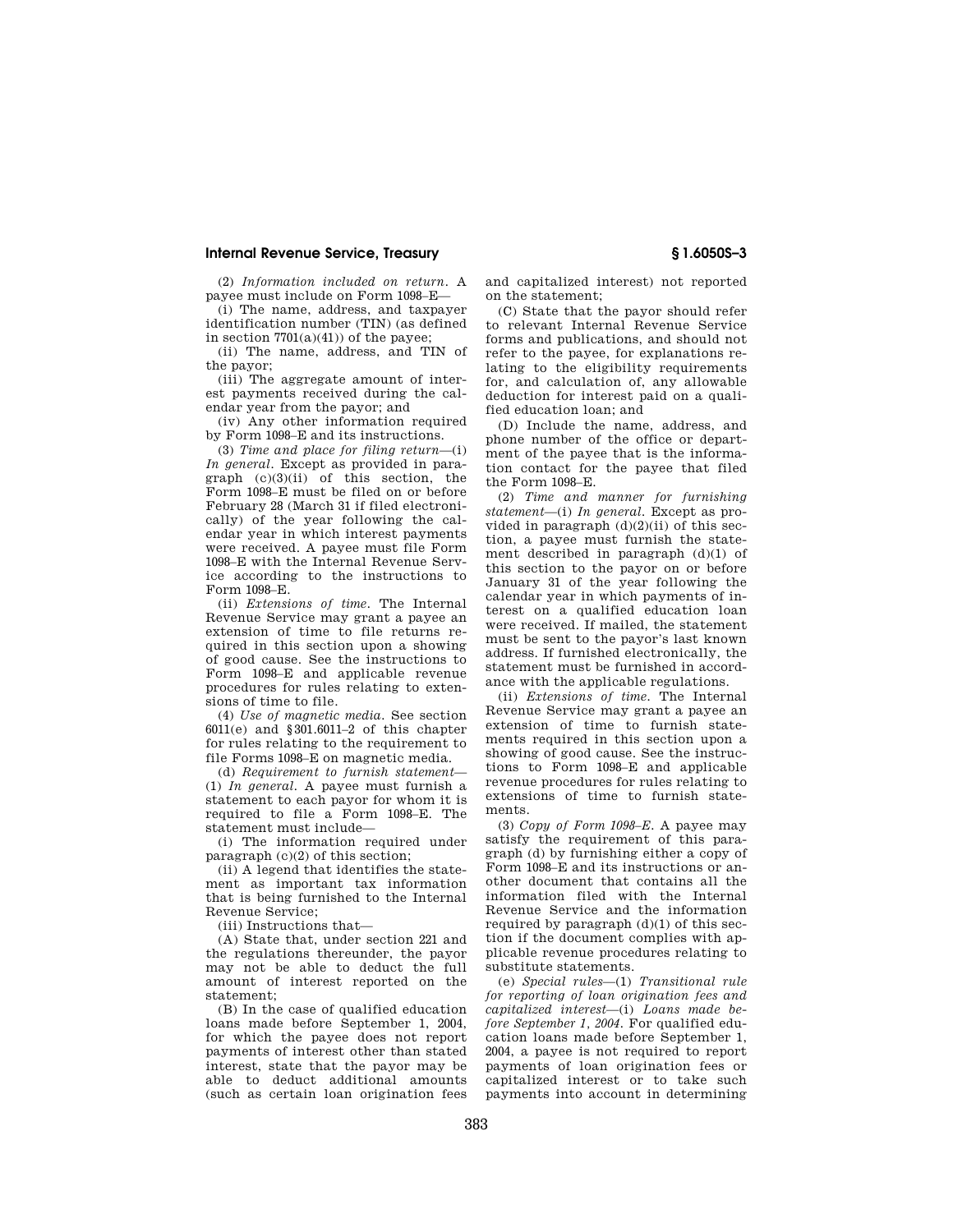the \$600 amount for purposes of paragraph (a)(1) of this section.

(ii) *Loans made on or after September 1, 2004.* For qualified education loans made on or after September 1, 2004, a payee is required to report payments of interest as described in §1.221–1(f). Under §1.221–1(f), interest includes loan origination fees that represent charges for the use or forbearance of money and capitalized interest. Under this paragraph  $(e)(1)(ii)$ , a payee shall take such payments of interest into account in determining the \$600 amount for purposes of paragraph (a)(1) of this section. For purposes of this section and section 6050S, interest (including capitalized interest and loan origination fees) is treated as received, and is reportable, in the year the interest is treated as paid under the allocation rules in §1.221–1(f)(3). See §1.221–1(f) for rules relating to capitalized interest, and  $$1.221-1(f)(2)(ii)$  for rules relating to loan origination fees, on qualified education loans.

(2) *Qualified education loan certification.* If a loan is not subsidized, guaranteed, financed, or is not otherwise treated as a student loan under a program of the Federal, state, or local government or an eligible educational institution, a payee must request a certification from the payor that the loan will be used solely to pay for qualified higher education expenses. A payee may use Form W–9S, ''Request for Student's or Borrower's Social Security Number and Certification,'' to obtain the certification. A payee may establish an electronic system for payors to submit Forms W–9S electronically as described in applicable forms and instructions. A payee may also develop a separate form to obtain the payor certification or may incorporate the certification into other forms customarily used by the payee, such as loan applications, provided the certification is clearly set forth. If the certification is not received, the loan is not a qualified education loan for purposes of section 6050S and this section.

(3) *Payments of interest received or collected by one or more persons*—(i) *In general.* Except as otherwise provided in paragraph  $(e)(3)(ii)$  of this section, if a person collects or receives payments of interest on a qualified education loan

**§ 1.6050S–3 26 CFR Ch. I (4–1–10 Edition)** 

on behalf of another person (e.g., a lender), the person collecting or receiving the interest must satisfy the information reporting requirements of this section. In this case, the reporting requirements do not apply to the transfer of interest to the other person.

(ii) *Exception.* If the person collecting or receiving payments of interest on a qualified education loan on behalf of another person (e.g., a lender) does not possess the information needed to comply with the information reporting requirements of this section, the other person must satisfy the information reporting requirements of this section.

(4) *Reporting by foreign persons.* A payee that is not a United States person (as defined in section  $7701(a)(30)$ ) must report payments of interest it receives on a qualified education loan only if it receives the payment—

(i) At a location in the United States; or

(ii) At a location outside the United States if the payee is—

(A) A controlled foreign corporation (within the meaning of section  $957(a)$ ); or

(B) A person 50 percent or more of the gross income of which, from all sources for the three-year period ending with the close of the taxable year preceding the taxable year in which interest payments were received (or for such part of the period as the person was in existence), was effectively connected with the conduct of a trade or business within the United States.

(5) *Governmental units.* A governmental unit, or an agency or instrumentality of a governmental unit, that receives from any payor interest payments that aggregate \$600 or more for any calendar year on one or more qualified education loans is a payee, without regard to the requirement of paragraph (a) of this section that the interest be received in the course of a trade or business.

(f) *Penalty provisions*—(1) *Failure to file correct returns.* The section 6721 penalty may apply to a payee that fails to file information returns required by section 6050S and this section on or before the required filing date; that fails to include all of the required information on the return; or that includes incorrect information on the return. See